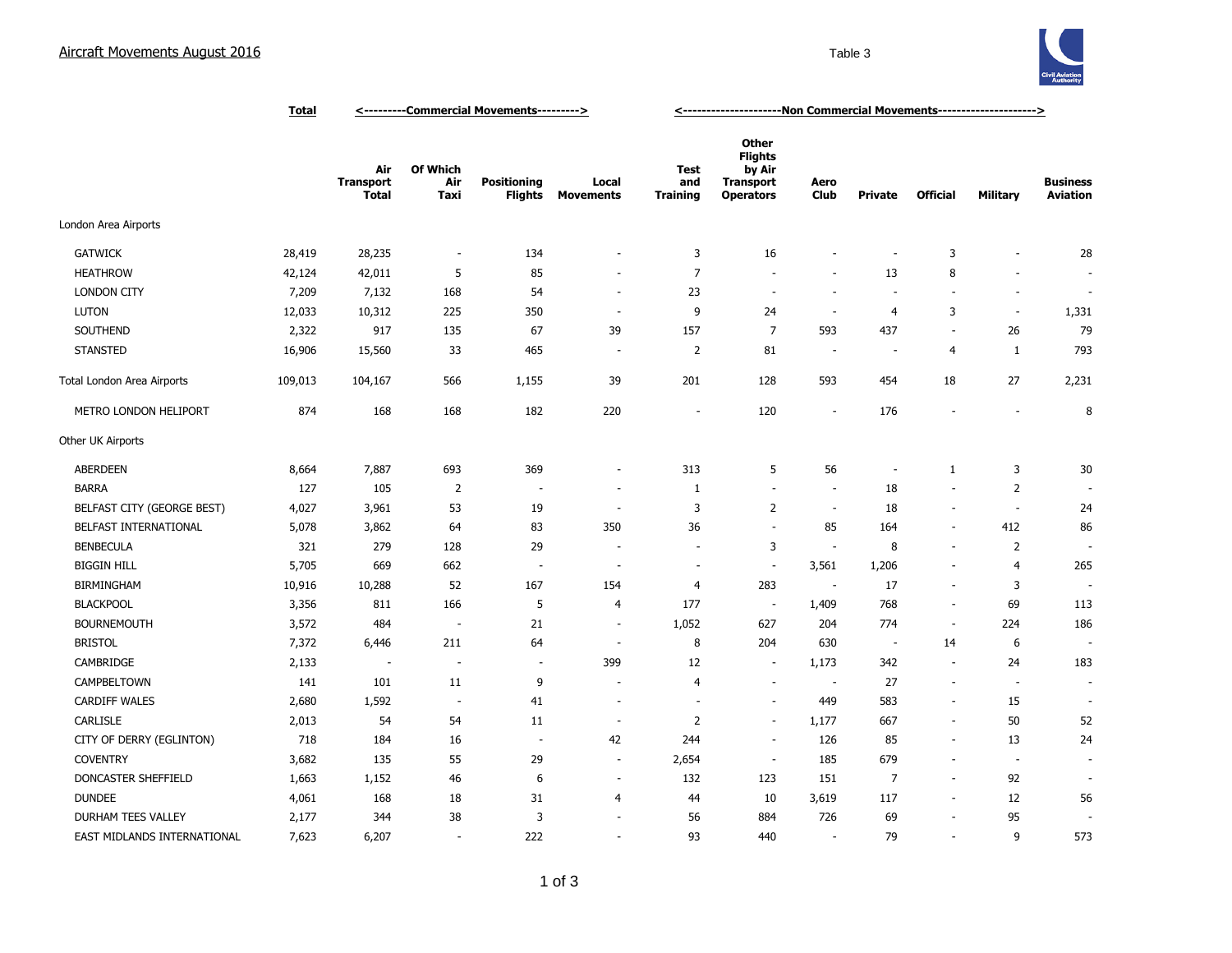## Aircraft Movements August 2016 **Table 3** Table 3



**Total <---------Commercial Movements---------> <---------------------Non Commercial Movements--------------------->**

|                            |        | Air<br><b>Transport</b><br><b>Total</b> | Of Which<br>Air<br>Taxi  | <b>Positioning</b><br><b>Flights</b> | Local<br><b>Movements</b> | <b>Test</b><br>and<br><b>Training</b> | <b>Other</b><br><b>Flights</b><br>by Air<br><b>Transport</b><br><b>Operators</b> | Aero<br>Club             | <b>Private</b>           | <b>Official</b>          | Military                 | <b>Business</b><br><b>Aviation</b> |
|----------------------------|--------|-----------------------------------------|--------------------------|--------------------------------------|---------------------------|---------------------------------------|----------------------------------------------------------------------------------|--------------------------|--------------------------|--------------------------|--------------------------|------------------------------------|
| Other UK Airports          |        |                                         |                          |                                      |                           |                                       |                                                                                  |                          |                          |                          |                          |                                    |
| <b>EDINBURGH</b>           | 11,878 | 11,287                                  | 53                       | 158                                  | $\overline{\phantom{a}}$  | 3                                     | 6                                                                                | $\sim$                   | 416                      | $\overline{\phantom{a}}$ | 8                        |                                    |
| <b>EXETER</b>              | 4,293  | 1,432                                   | 2                        | 24                                   | 349                       | 143                                   | 50                                                                               | 1,039                    | 833                      | $\overline{2}$           | 64                       | 357                                |
| <b>GLASGOW</b>             | 9,541  | 8,844                                   | 573                      | 173                                  | $\sim$                    | 18                                    | $\overline{4}$                                                                   | 436                      | $\overline{\phantom{a}}$ | $\mathbf{1}$             | 3                        | 62                                 |
| <b>GLOUCESTERSHIRE</b>     | 7,723  | 128                                     | 22                       | 58                                   | 140                       | 473                                   | 51                                                                               | 5,321                    | 1,413                    | $\overline{\phantom{a}}$ | 40                       | 99                                 |
| <b>HAWARDEN</b>            | 1,846  | $\sim$                                  | ÷,                       | 1                                    | 183                       | 52                                    | 111                                                                              | 877                      | 363                      | $\overline{\phantom{a}}$ | 112                      | 147                                |
| <b>HUMBERSIDE</b>          | 2,183  | 769                                     | 3                        | 155                                  | 104                       | 806                                   | 230                                                                              | $\sim$                   | 63                       | $\overline{\phantom{a}}$ | 23                       | 33                                 |
| <b>INVERNESS</b>           | 3,077  | 1,402                                   | 345                      | 189                                  | 73                        | 196                                   | 28                                                                               | 866                      | 224                      | $\overline{\phantom{a}}$ | 25                       | 74                                 |
| <b>ISLAY</b>               | 297    | 144                                     | 14                       | 15                                   | $\overline{\phantom{a}}$  | $\overline{2}$                        | $\overline{\phantom{a}}$                                                         | $\overline{\phantom{a}}$ | 136                      | $\sim$                   | $\sim$                   | $\overline{\phantom{a}}$           |
| ISLES OF SCILLY (ST.MARYS) | 1,754  | 1,539                                   | $\overline{4}$           | 1                                    | $\overline{\phantom{a}}$  | $\overline{\phantom{a}}$              | $\overline{\phantom{a}}$                                                         | $\overline{\phantom{a}}$ | 192                      | 20                       | $\overline{2}$           | $\overline{\phantom{a}}$           |
| <b>KIRKWALL</b>            | 1,388  | 1,125                                   | 154                      | 95                                   | $\overline{4}$            | 54                                    | 43                                                                               | $\sim$                   | 65                       | $\overline{\phantom{a}}$ | 2                        | $\overline{\phantom{a}}$           |
| LANDS END (ST JUST)        | 1,412  | 1,167                                   | 43                       | 9                                    | 22                        | 42                                    | $\overline{2}$                                                                   | $\overline{\phantom{a}}$ | 170                      | $\overline{\phantom{a}}$ | $\overline{\phantom{a}}$ | $\overline{\phantom{a}}$           |
| <b>LEEDS BRADFORD</b>      | 4,870  | 3,538                                   | 96                       | 203                                  | $\sim$                    | 833                                   | 27                                                                               | $\overline{\phantom{a}}$ | 262                      | $\sim$                   | $\overline{7}$           | $\overline{\phantom{a}}$           |
| LERWICK (TINGWALL)         | 225    | 150                                     | 43                       | 23                                   | 29                        | $\overline{4}$                        | $\overline{\phantom{a}}$                                                         | $\overline{\phantom{a}}$ | 19                       | $\overline{\phantom{a}}$ | $\overline{\phantom{a}}$ | $\overline{\phantom{a}}$           |
| LIVERPOOL (JOHN LENNON)    | 6,052  | 3,772                                   | 91                       | 16                                   | $\overline{\phantom{a}}$  | ÷,                                    | 3                                                                                | 1,925                    | 137                      | ÷.                       | 94                       | 105                                |
| <b>LYDD</b>                | 3,225  | 42                                      | 14                       | 35                                   | 6                         | $\overline{4}$                        | $\sim$                                                                           | 1,922                    | 1,053                    | 156                      | $\overline{4}$           | 3                                  |
| <b>MANCHESTER</b>          | 19,713 | 18,949                                  | 2                        | 296                                  | $\overline{\phantom{a}}$  | 11                                    | 2                                                                                | $\overline{\phantom{a}}$ | $\overline{\phantom{a}}$ | $\overline{\phantom{a}}$ | 6                        | 449                                |
| <b>NEWCASTLE</b>           | 6,005  | 4,557                                   | 17                       | 124                                  | $\overline{\phantom{a}}$  | 20                                    | 4                                                                                | $\overline{\phantom{a}}$ | 1,105                    | 124                      | 64                       | $\overline{7}$                     |
| <b>NEWQUAY</b>             | 3,518  | 1,013                                   | 222                      | 19                                   | $\overline{\phantom{a}}$  | 494                                   | 13                                                                               | 274                      | 1,127                    | 9                        | 391                      | 178                                |
| <b>NORWICH</b>             | 3,497  | 2,668                                   | 518                      | 24                                   | 6                         | 132                                   | 39                                                                               | 285                      | 272                      | $\overline{\phantom{a}}$ | 71                       |                                    |
| OXFORD (KIDLINGTON)        | 3,492  | 15                                      | 15                       | 352                                  | 26                        | 1,951                                 | 29                                                                               | 33                       | 826                      | $\overline{\phantom{a}}$ | 15                       | 245                                |
| <b>PRESTWICK</b>           | 2,130  | 510                                     | $\sim$                   | 15                                   | $\overline{\phantom{a}}$  | 378                                   | $\overline{\phantom{a}}$                                                         | 728                      | 244                      | $\overline{\phantom{a}}$ | 255                      | $\overline{\phantom{a}}$           |
| <b>SCATSTA</b>             | 632    | 603                                     | ÷,                       | 25                                   | $\overline{\phantom{a}}$  | $\overline{2}$                        | 2                                                                                | $\overline{\phantom{a}}$ |                          | $\overline{\phantom{a}}$ | $\overline{\phantom{a}}$ | $\overline{\phantom{a}}$           |
| SHOREHAM                   | 6,227  | 45                                      | 45                       | 6                                    | 232                       | 57                                    | 10                                                                               | 4,311                    | 1,542                    | 2                        | 18                       | $\overline{4}$                     |
| SOUTHAMPTON                | 4,355  | 3,987                                   | $\overline{7}$           | 117                                  | $\sim$                    | $\overline{4}$                        | 14                                                                               | $\sim$                   | $\sim$                   | $\sim$                   | $\overline{4}$           | 229                                |
| <b>STORNOWAY</b>           | 987    | 732                                     | 185                      | 67                                   | 36                        | 64                                    | $\sim$                                                                           | $\overline{\phantom{a}}$ | 74                       | ÷.                       | 14                       | ٠                                  |
| <b>SUMBURGH</b>            | 2,567  | 2,252                                   | 1,100                    | 164                                  | 26                        | 45                                    | 62                                                                               | $\overline{\phantom{a}}$ | 10                       | $\overline{\phantom{a}}$ | 8                        | $\overline{\phantom{a}}$           |
| <b>SWANSEA</b>             | 1,042  | $\overline{\phantom{a}}$                | $\overline{\phantom{a}}$ | $\overline{a}$                       | $\sim$                    | $\sim$                                | $\overline{\phantom{a}}$                                                         | 844                      | 196                      | $\overline{\phantom{a}}$ | $\overline{2}$           | $\overline{\phantom{a}}$           |
| <b>TIREE</b>               | 180    | 148                                     | 12                       |                                      | ÷,                        | ä,                                    | $\overline{\phantom{a}}$                                                         | $\overline{\phantom{a}}$ | 32                       |                          |                          | $\overline{\phantom{a}}$           |
| WICK JOHN O GROATS         | 452    | 160                                     | 26                       | 64                                   | 2                         | 92                                    | 22                                                                               | $\overline{\phantom{a}}$ | 108                      | $\overline{\phantom{a}}$ | $\overline{4}$           | $\overline{\phantom{a}}$           |